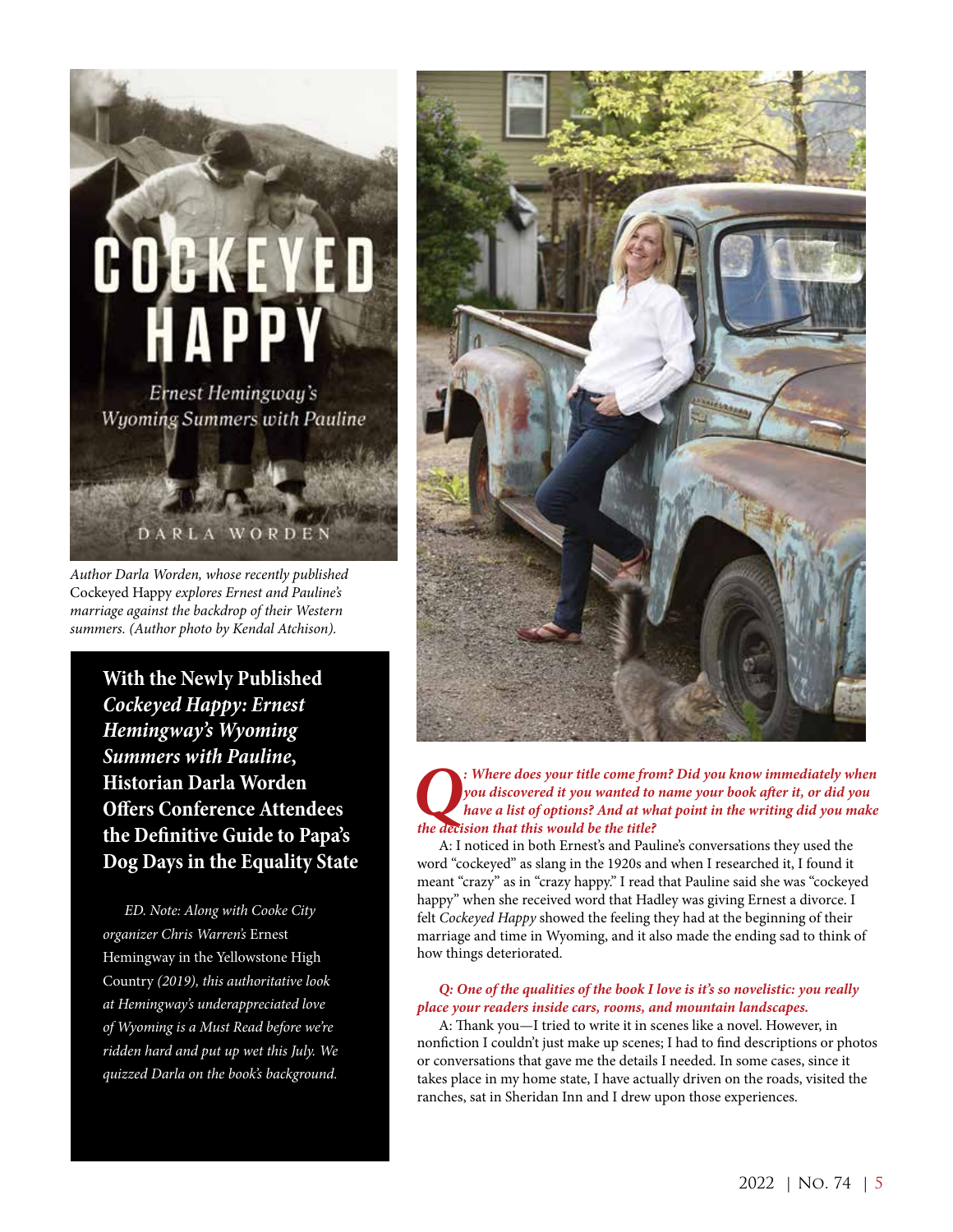

*Dude ranches promised vacationers a taste of cowboy life from the 1920s through the 1950s. Predictably, Hemingway found them phony and insisted his hunting and fishing were authentic immersions in the wilderness. (Courtesy Sheridan Public Library and Darla Worden).*

*Q: You talk about Hemingway's feelings about dude ranches, and how Wyoming was a kind of "incubator" of them in the 1920s and 1930s. Why was Hemingway so ambivalent about them, and how important were dude ranches to local economies in the West in this period?* 

A: Dude ranches were very important to the area, giving ranchers a revenue stream in addition to raising livestock. They were popular with a wealthy East Coast clientele, and Hemingway disdained

the "Social Register" nature of them. He preferred meeting real Western people, like hunting guides, horse wranglers, and bootleggers. But he was hypocritical in a way, because all of his Wyoming time was spent on dude ranches: Folly, Spear-O-Wigwam, and the L-Bar-T. He tried to be more macho mountain man, however, less dude.

*Q: We might think of dude ranches as being macho oases, rustic worlds built for hearty he-men, but Folly Ranch was almost a sorority. Who was Eleanor Donnelly, and how did she get into the Western vacation business?* 

A: The word "dude" in dude ranch is the giveaway here. When I was growing up in Sheridan, "dudes" could be spotted downtown wearing brand new straw cowboy hats, and unusual clothes like khaki pants—not the same attire the real working Western folk wore. Dude ranches give guests a Western experience. However, horse wranglers saddle horses, meals are prepared, and activities are managed—unlike working ranches where cowboys and wranglers work hard to manage livestock as a job.

Although Eleanor Donnelly owned and operated Folly Ranch as a dude ranch, it was often full of cousins, friends, and sorority sisters—so more like summer camp for adults than a profitable dude ranch operation. Eleanor was from a wealthy Chicago publishing family, and she fell in love with the land when she was visiting a neighboring ranch. She bought the land somewhat spontaneously, her father paid off her loan, and Eleanor said it was the result of her folly—thus the name Folly Ranch.

*Q: Despite all the time he spent in the West, Hemingway really only wrote one story about the place, the somewhat unjustly overlooked "Wine in Wyoming." Do you remember the first time tracking down details about the writing of that story in Sheridan? Did the story come alive after learning about its real-life inspiration?* 

A: I'm an "amateur" Hemingway scholar, so I haven't read everything he wrote. I just cherry-pick the stories that appeal to me. At my Left Bank Writers Retreat in Paris in 2010, one of the writers asked me about "Wine of Wyoming." What? I had never heard of it. When I returned home and looked it up, the descriptions sounded a lot like Sheridan, but I thought it was wishful thinking on my part. When I found out it truly was based in Sheridan, the story made a lot of sense to me.

*Q: One of the interesting characters you describe is Maxwell Struthers Burt, who wrote a book called Diary of a Dude Wrangler, which is a great title. Who was he? Is he still well-known in Wyoming?*